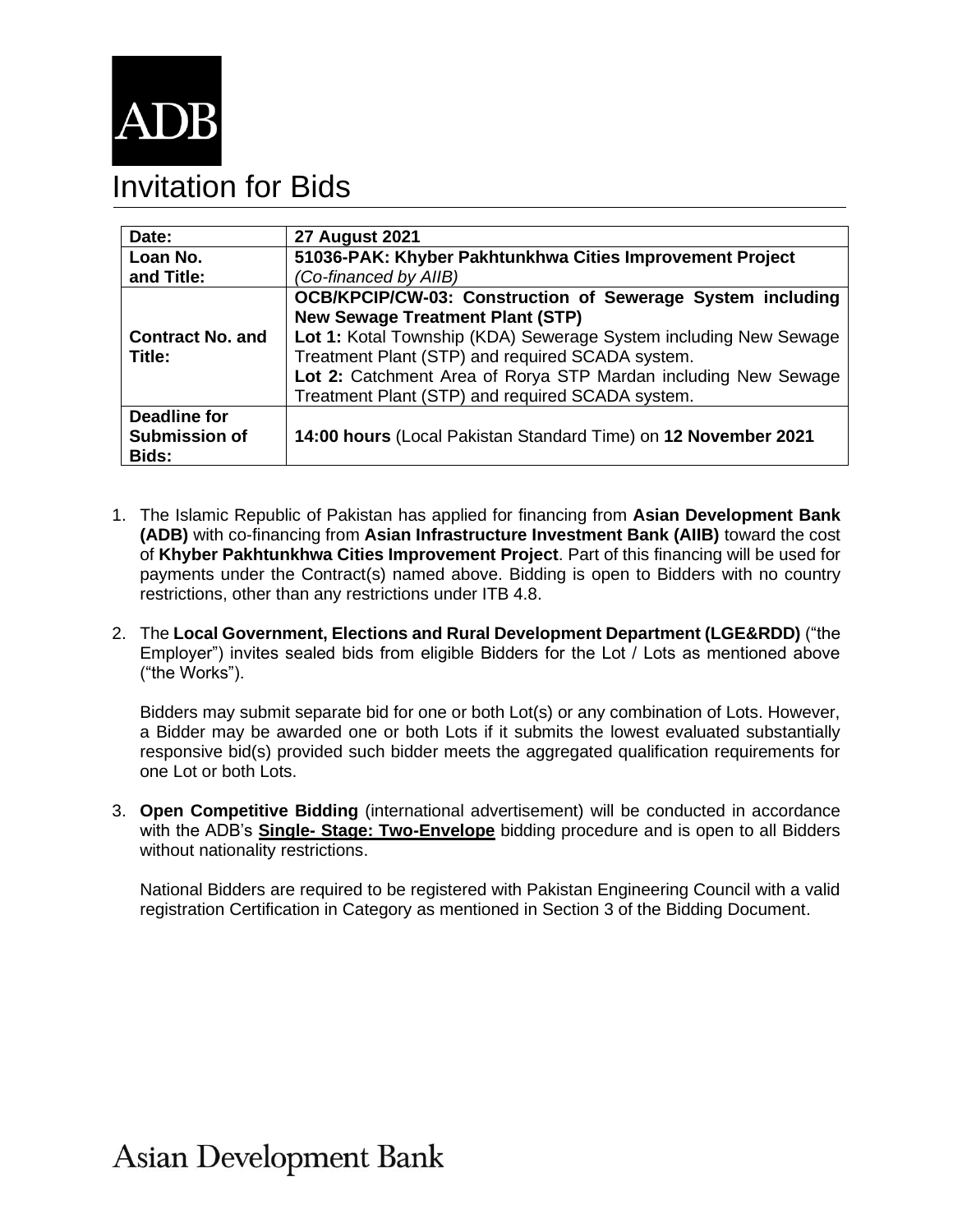4. Only eligible Bidders with the following main key qualifications should participate in this bidding:

| Lot<br>No. | <b>Description of</b><br>Package                                                                                                 | Participation in at least one (1)<br>contract that has been<br>successfully or substantially<br>completed within the last ten<br>(10) years and that is similar to<br>the proposed works, where the<br>value of the Bidder's<br>participation exceeds amounts<br>mentioned below. The<br>similarity of the Bidder's<br>participation shall be based on<br>the physical size, nature of<br>works, complexity, methods,<br>technology or other<br>characteristics as described in<br>Section 6, Employer's<br><b>Requirements of the Bidding</b><br>Documents. | The Bidder should<br>have a minimum<br><b>Average Annual</b><br><b>Construction</b><br>Turnover (as<br>mentioned below)<br>calculated as total<br>certified<br>payments<br>received from<br>contracts in<br>progress or<br>completed, within<br>the last three (3)<br>vears. | <b>The Bidder</b><br>should have<br>cash flow<br>requirement |
|------------|----------------------------------------------------------------------------------------------------------------------------------|--------------------------------------------------------------------------------------------------------------------------------------------------------------------------------------------------------------------------------------------------------------------------------------------------------------------------------------------------------------------------------------------------------------------------------------------------------------------------------------------------------------------------------------------------------------|------------------------------------------------------------------------------------------------------------------------------------------------------------------------------------------------------------------------------------------------------------------------------|--------------------------------------------------------------|
| $Lot-1$    | Kotal Township (KDA)<br>Sewerage System<br>including New Sewage<br><b>Treatment Plant (STP)</b><br>and required SCADA<br>system. | PKR 4,050 million or<br>US\$ equivalent                                                                                                                                                                                                                                                                                                                                                                                                                                                                                                                      | PKR 3,375 million<br>or US\$ equivalent                                                                                                                                                                                                                                      | PKR 565 million or<br>US\$ equivalent                        |
| $Lot-2$    | Catchment Area of<br>Rorya STP Mardan<br>including New Sewage<br><b>Treatment Plant (STP)</b><br>and required SCADA<br>system.   | PKR 5,300 million or<br>US\$ equivalent                                                                                                                                                                                                                                                                                                                                                                                                                                                                                                                      | PKR 4,415 million<br>or US\$ equivalent                                                                                                                                                                                                                                      | PKR 736 million or<br>US\$ equivalent                        |

*The complete qualification criteria are described in the Bidding Document.*

- 5. To obtain further information and inspect the Bidding Documents, Bidders should contact PMU, KPCIP, LGE&RDD Peshawar at the address mentioned below.
- 6. To purchase the Bidding Documents in English, eligible Bidders should:
	- Write to address mentioned below requesting the Bidding Document as mentioned above.
	- Pay a non-refundable fee of PKR 20,000 (Pak Rupees Twenty Thousand Only) or US\$ 150 (US Dollars One Hundred and Fifty Only) by Pay Order / Demand Draft for each lot in favor of **Project Director, Project Management Unit, Khyber Pakhtunkhwa Cities Improvement Project, Local Government Elections and Rural Development Department, Peshawar**.

The eligible Bidders also have the option to download the Bidding Document at no cost from PMU-KPCIP website i.e., **[https://kpcip.gov.pk](https://kpcip.gov.pk/)**. Eligible Bidders opting to download the bidding document from PMU-KPCIP, LGE&RDD website shall inform PMU-KPCIP, LGE&RDD in writing at the address given below failing which PMU-KPCIP, LGE&RDD shall not be responsible if the bidder does not receive clarifications and amendments, if any. In

## **Asian Development Bank**